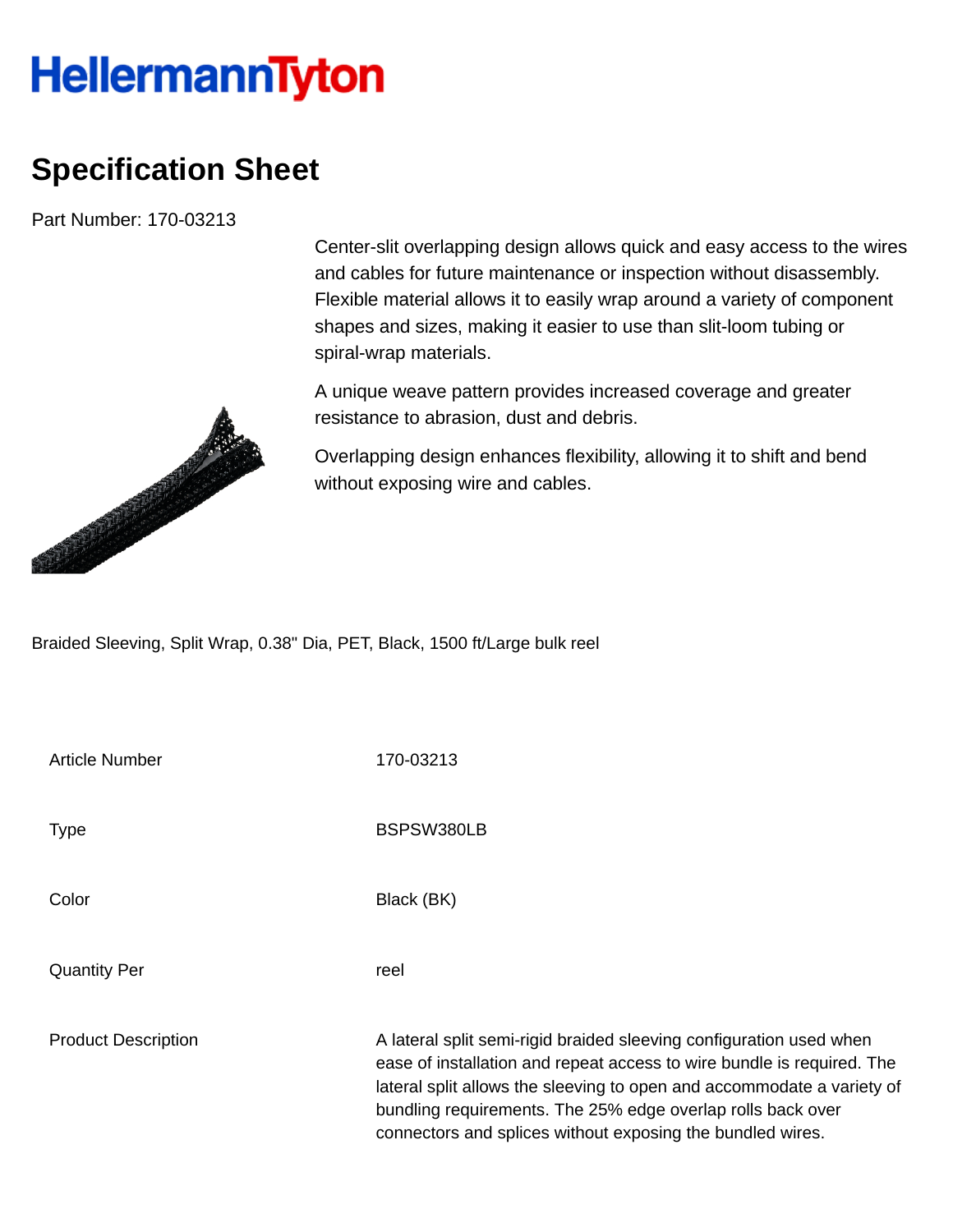| <b>Short Description</b>              | Braided Sleeving, Split Wrap, 0.38" Dia, PET, Black, 1500 ft/Large<br>bulk reel |
|---------------------------------------|---------------------------------------------------------------------------------|
| <b>Global Part Name</b>               | BSPSW380LB-PET-BK                                                               |
|                                       |                                                                                 |
| Length L (Imperial)                   | 1500.0                                                                          |
| <b>Bundle Diameter Min (Imperial)</b> | 0.1                                                                             |
| <b>Bundle Diameter Min (Metric)</b>   | 2.54                                                                            |
| <b>Bundle Diameter Max (Imperial)</b> | 0.38                                                                            |
| <b>Bundle Diameter Max (Metric)</b>   | 9.6                                                                             |
| Diameter D (Imperial)                 | 0.38                                                                            |
| Diameter D (Metric)                   | 9.6                                                                             |
| Nominal Diameter (Imperial)           | 0.38                                                                            |
| Nominal Diameter (Metric)             | 9.5                                                                             |
|                                       |                                                                                 |
|                                       |                                                                                 |

Material Polyester (PET)

Material Shortcut **PET** 

Flammability UL 94 V-0